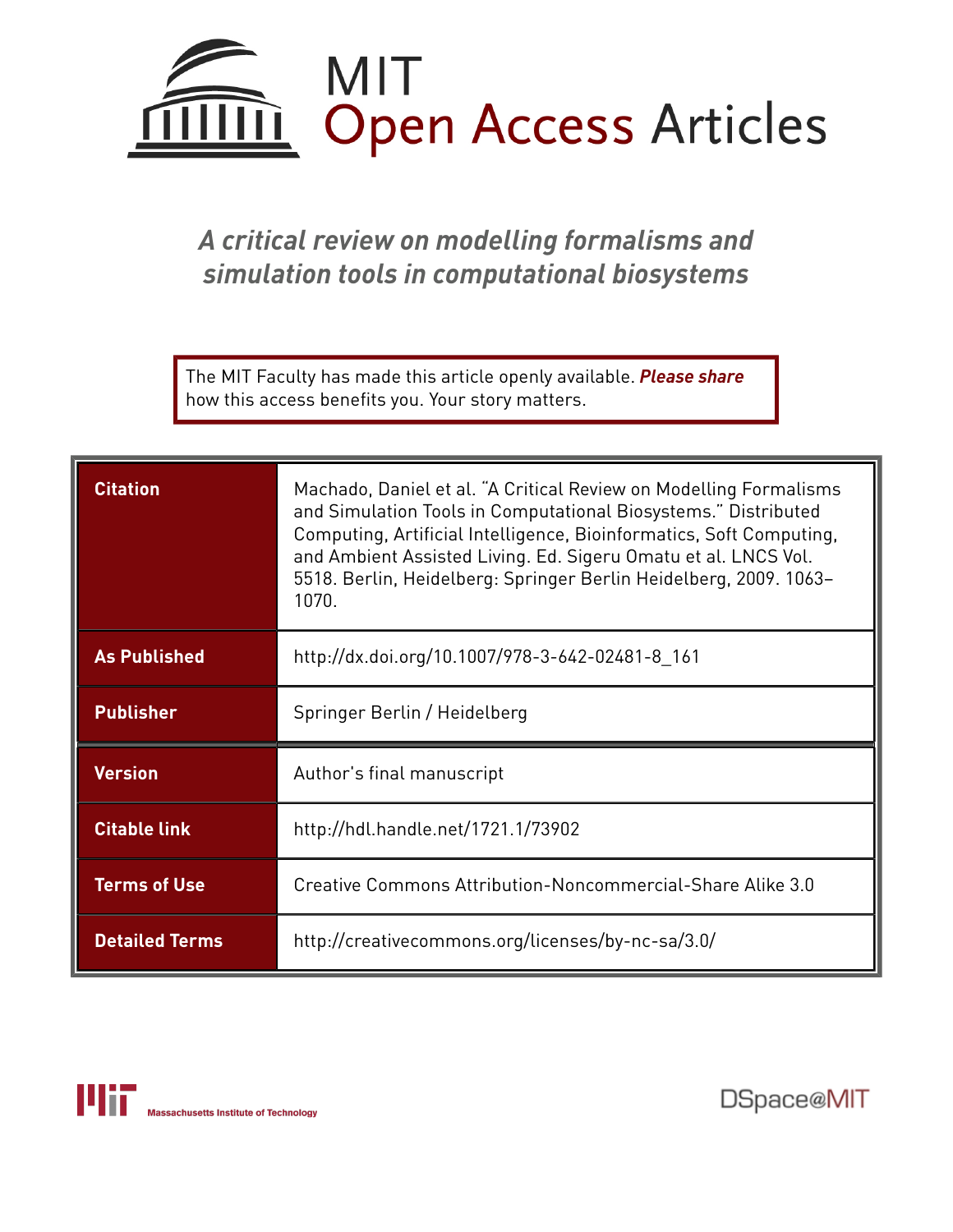# A critical review on modelling formalisms and simulation tools in Computational Biosystems

Daniel Machado<sup>1</sup>, Rafael S Costa<sup>1</sup>, Miguel Rocha<sup>2</sup>, Isabel Rocha<sup>1</sup>, Bruce Tidor<sup>3</sup>, and Eugénio C Ferreira<sup>1</sup>

<sup>1</sup> IBB-Institute for Biotechnology and Bioengineering/Centre of Biological Engineering, University of Minho, Campus de Gualtar, 4710-057 Braga, Portugal {dmachado,rafacosta,irocha,ecferreira}@deb.uminho.pt

<sup>2</sup> Department of Informatics/CCTC, University of Minho, Campus de Gualtar, 4710-057 Braga, Portugal

mrocha@di.uminho.pt

<sup>3</sup> Department of Biological Engineering/Computer Science and Artificial Intelligence Laboratory, Massachusetts Institute of Technology, Cambridge, MA 02139, USA tidor@mit.edu

Abstract. Integration of different kinds of biological processes is an ultimate goal for whole-cell modelling. We briefly review modelling formalisms that have been used in Systems Biology and identify the criteria that must be addressed by an integrating framework capable of modelling, analysing and simulating different biological networks. Aware that no formalism can fit all purposes we realize Petri Nets as a suitable model for Metabolic Engineering and take a deeper perspective on the role of this formalism as an integrating framework for regulatory and metabolic networks.

### 1 Introduction

Systems Biology is a new field of science with the goal of analysing the most complex biological processes by looking at the cell as a whole [17]. The traditional study of individual biological components is far too limited. Looking at metabolic networks, there are thousands of reactions with rates dependent not only on kinetic parameters but also on enzyme concentrations. The later are consequence of the functioning of regulatory networks, and to account for the dependency among biological processes, we must also take into account the role of signalling pathways in the control of the most fundamental cellular processes.

Integration of different types of biological networks [8] is fundamental to the purpose of Systems Biology and can bring major benefits in many research efforts, such as drug development and biotechnological production processes. This would benefit from the creation of a common modelling framework that takes into account different entities (genes, proteins, metabolites, etc) and relationships (metabolic reactions, interactions, regulation, transport, etc).

Metabolic Engineering [32] is concerned with how genotype translates into phenotype, and what perturbations can be made into the genotype to obtain a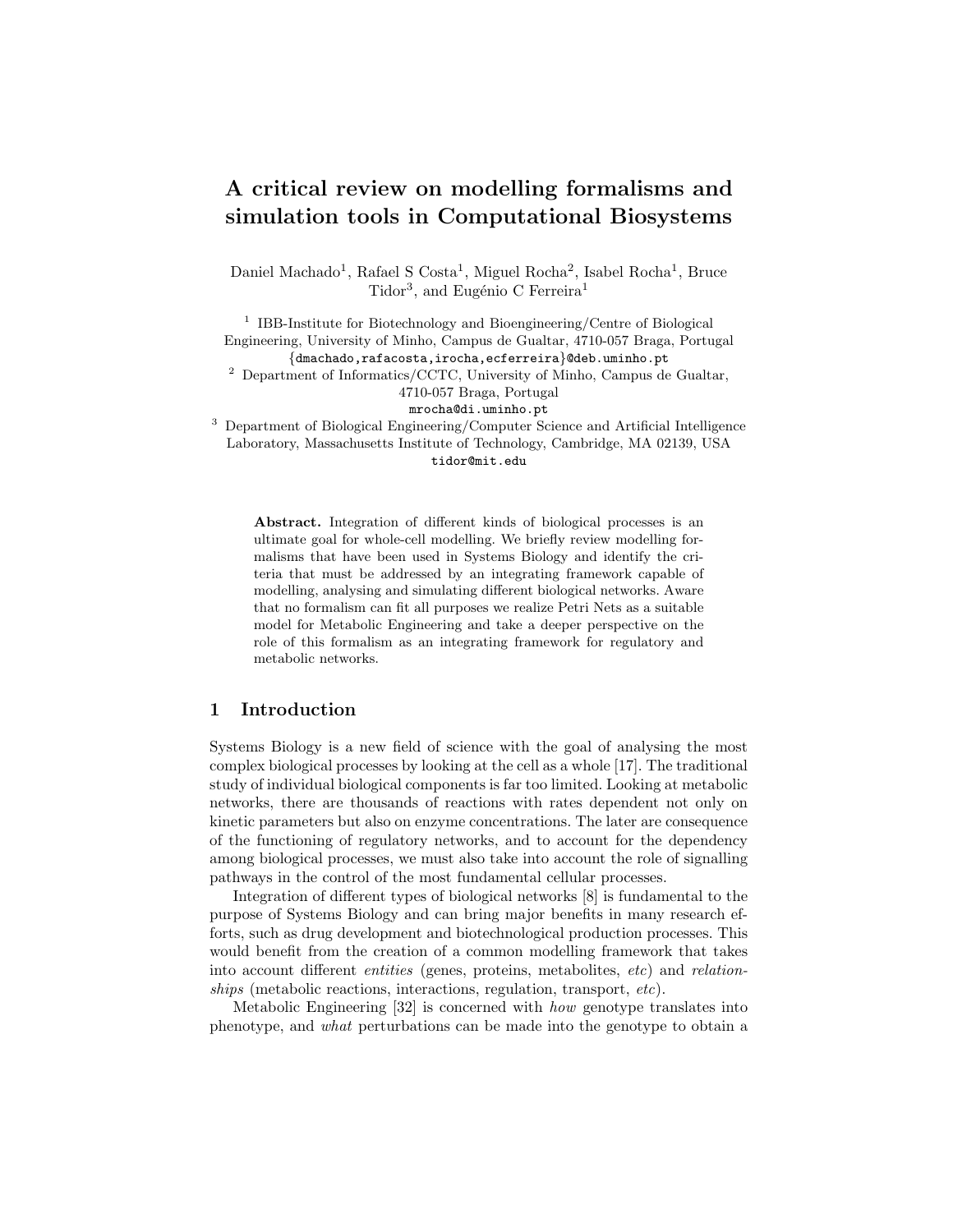desired phenotype for industrial applications. Several problems and requirements arise for this kind of study, such as how to deal with incomplete information, how to manipulate large models, how to extract valuable information from network topology, how to analyse these models, and how to predict behavioural changes by gene addition/removal or up/down-regulation. Pure mathematical models alone can hardly fullfil such demands, which reflects the need to search for suitable computational models.

This work addresses the study of computational formalisms for the representation of integrated biological networks and the identification of the features that a suitable framework should present. Learning from the experience in software engineering it is obvious that formal methods are vital to the implementation of such complex computational systems. Moreover, although the cell can be seen as a computational system, unlike most common ones, it is massively concurrent with thousands of interactions occurring simultaneously. Therefore, formalisms coming from the foundations of concurrency theory may be specially attractive.

The next section reviews modelling formalisms currently used in Systems Biology. Section 3 enumerates the criteria used to select an appropriate formalism and Section 4 explores the advantages of using Petri Nets as models for these systems. Section 5 presents our conclusions and future directions.

#### 2 Modelling Formalisms in Systems Biology

Due to its multidisciplinarity, many modelling formalisms have been used in Systems Biology (for reviews see [11, 18]).

Mathematical models such as nonlinear ordinary differential equations (ODEs) have widespread use in all kinds of biological processes, as for example, in metabolic pathways [5]. ODEs can accurately model complex systems but they are dependant on a large number of parameters difficult to measure experimentally. Moreover, they usually do not have closed-form solutions and need to be solved numerically. S-systems [27] are a canonical power-law formulation that work as an approximation to ODEs, but are faster to compute and have qualitative solutions. Nevertheless, they still require the estimation of a large number of parameters. Other types of differential equations, such as stochastic differential equations (SDEs) and partial differential equations (PDEs) can be used to include, respectively, stochastic effects and spatial distribution. These type of mathematical models are the basis for whole-cell simulation software such as E-Cell [33].

Computational models are usually more flexible than purely mathematical ones and have been used to model biological systems at different levels of abstraction.

Boolean networks are used to represent gene regulatory networks [16]. In these models, genes are represented by nodes with active or inactive states, connected by logical operators that represent activation and inhibition patterns. These networks can be inferred from gene expression levels  $(e.g.$  microarray data). Depending on the available data about the system and the level of ab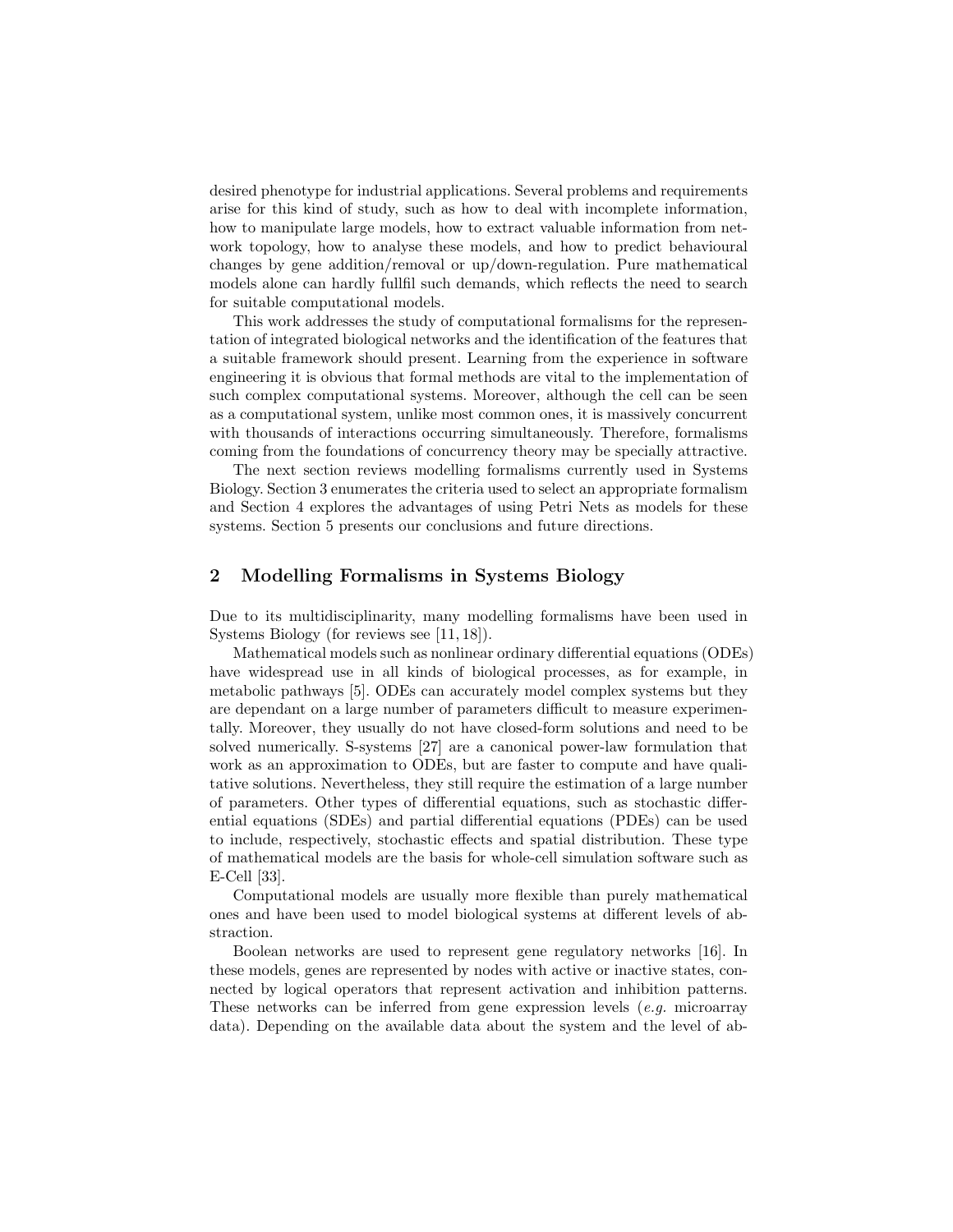straction, other models can be used for the same purpose such as Bayesian networks, Fuzzy logic and Markov chains [14].

Petri nets are formal graphical representations used to model complex concurrent systems. They are bipartite graphs containing two kinds of nodes, places and transitions, connected by directed arcs. Although originally based on discrete events, different extensions have evolved such as continuous, stochastic, hybrid and high-level nets. Due to this flexibility they have widespread use in Systems Biology for modelling all types of biological networks [22, 4, 13].

Process algebras are a family of formal languages for modelling concurrent systems. They describe systems in terms of compositions of communicating processes.  $\pi$ -calculus is used in [26] to model the RTK-MAPK pathway. Extensions to  $\pi$ -calculus include  $\kappa$ -calculus used to model protein interactions [9], and SpacePi to model molecular processes accounting for spatial distribution [15]. The Ambient calculus process algebra is used in [25] to model molecular processes with support for cellular compartments.

Rule-based systems such as BioNetGen [1] can naturally model biochemical reactions involving species with many activation states avoiding the combinatorial complexity that arises in these cases. BIOCHAM [3] is a tool that provides a rule-based language to write models of biochemical networks, and a temporal logic language for analysing their properties.

Statecharts are a formal visual language for description of reactive systems. They are used in [7] to model and simulate cellular differentiation using a technique called reactive animation. The modular and hierarchical structure of statecharts makes them specially suitable for multi-scale modelling. Using a bottomup approach it is possible to model biological systems from molecular interactions to cells, organisms and even populations. These models can explain how emergence at a scale arises from interactions at lower scales.

Hybrid automata are dynamic systems with continuous variables ruled by differential equations and discrete state transitions. They are used in [12] to model the Delta-Notch signalling pathway. The authors present an algorithm for computing the initial states backward reachable from a steady-state. The key advantage being that both modelling and analysis are symbolic, i.e. no parameters need to be numerically instantiated.

#### 3 Criteria for an adequate formalism

Although complementary in their functionality, none of the modelling formalisms presented in the previous section is suitable to model the complexity of biological processes as a whole. An unifying formalism able to express all the structure and functionality of cellular processes should follow several criteria that will be roughly enumerated.

– Integrative: A common modelling framework should integrate different kinds of biological processes. ODEs are used to model all kind of phenomena. Petri nets have been used to model metabolic, signalling and regulatory networks [22].  $\pi$ -calculus has also been used in different kinds of processes, as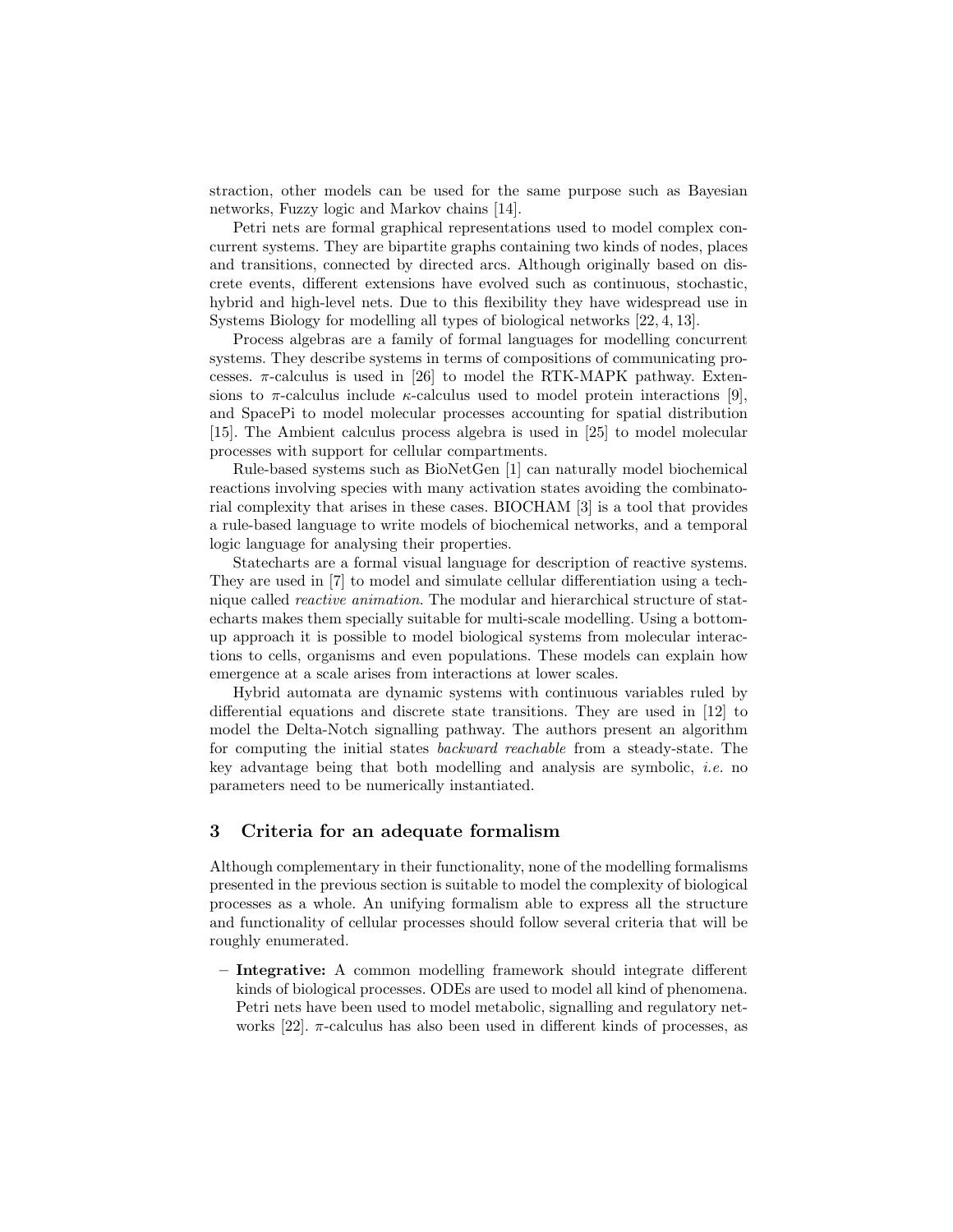in protein interactions [9], signalling pathways [26] and molecular processes [15]. Models should be able to be represented in a standard format. Some features proposed for future versions of SBML [10] are coincident with extensions already developed for some formalisms (e.g. composition of models from submodels, spatial features, diagram layouts).

- Intuitive: Systems Biology is a multidisciplinary research field that gathers biologists, computer scientists and engineers. Therefore, models should ideally be expressed as intuitively as possible and easily interpreted by people from different areas. For that matter, graph and diagram-based formalisms such as petri nets and statecharts can be visually appealing and similar to common informal notations.
- Scalable: The life-cycle of a model is an iterative process of experimentation and successive model refinement with experimental data. From the cell as a black-box interacting with its environment, to a fully detailed biochemical network, different levels of abstraction should be supported. Modelling approaches in systems biology are usually classified as top-down, bottom-up or middle-out [21]. Moreover, support for different time scales and compartments are important features. BioAmbients [25] is an example of a process algebra that expresses compartments.
- Qualitative: Part of the studies in Systems Biology are related to the structural and topological properties that emerge from the complex organization of biologial networks. Dynamic models based on ODEs can accurately simulate the dynamic behaviour of such networks but fail to express their structure and modularity. Graph-based representations however, can successfully capture such properties.
- Quantitative: A model should be able to simulate cellular behaviour and response to perturbations. Metabolic steady-state models can be simulated using stoichiometric information and an optimization criterion as in flux balance analysis. Dynamic models are usually based on ODEs and simulations are performed by numerical integration. Novel modelling formalisms should consider the work already developed for analysis of mathematical models. This has been explored in [2] where a method for automatically deriving ODEs from process algebra models is presented.

# 4 Petri Nets

Petri nets have been widely used as a modelling language for different applications such as concurrent programming, workflow management, manufacturing process design and communication systems. Based on the criteria defined, petri nets sound the most promising formalism for the goals of our work. They are a graphical and mathematical formalism, therefore intuitive and amenable to analysis. Their application for modelling biological processes began in 1983 [24], where the authors addressed the limitation of quantitative modelling due to lack of experimental data and proposed them as a framework for qualitative modelling of metabolic pathways. They illustrate an example of the fructose pathway and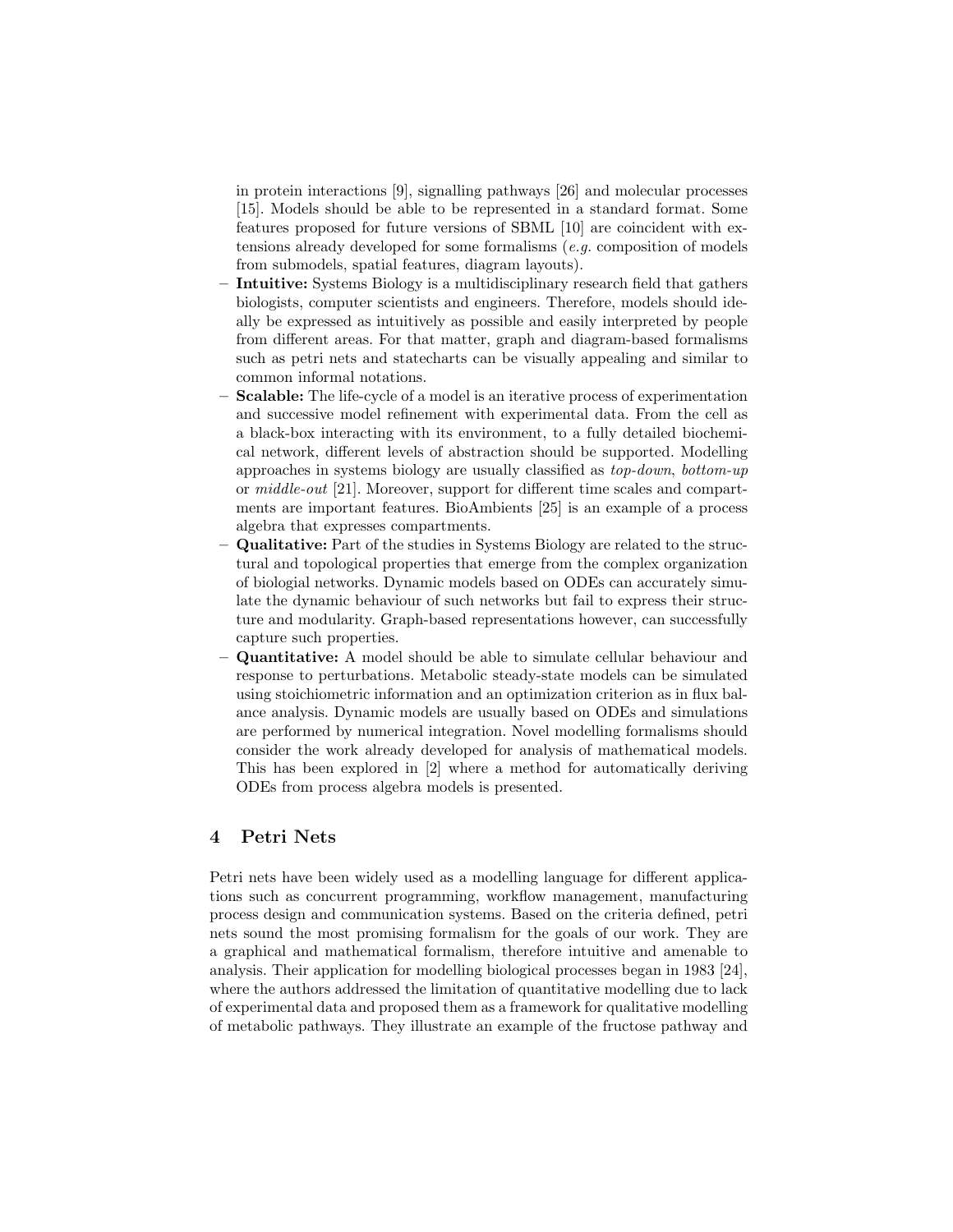

Fig. 1. Petri net model of one of the elementary flux modes of the central carbon metabolism model of E. coli.

introduce the biological meaning of some properties such as liveness, reachability and reversibility. Also, they present concepts like net reduction and abstraction, whereby a transition may be an abstraction of a more complex subnet  $(e.g.,)$ enzyme catalyzed reaction).

There is currently a considerable amount of literature on the application of petri nets to Systems Biology [22, 4, 13]. The biological meaning of several properties has been explored as the basis of model analysis [24, 34, 13]. For example pinvariants, t-invariants, siphons and traps represent, respectively, conservation, elementary flux modes, unreplenished resources and compound accumulation.

Extensions to petri nets have evolved in different directions, including features like inhibitory arcs, timing, stochastic effects and continuous transitions. In [13] the authors explore how discrete qualitative models can be extended to quantitative models using a stochastic or continuous approach and how the three paradigms complement each other. A petri net model of the ERK signal transduction pathway is used as a case-study. Model checking techniques are applied to all three approaches using different types of temporal logic.

Petri nets are suitable for metabolic engineering purposes as they provide an integrating framework for regulatory and metabolic networks. A methodology for converting boolean regulatory networks to petri nets is presented in [31]. An integrated regulatory and metabolic petri net model of tryptophan biosynthesis in E. coli is developed and analysed in [29]. In [34] the authors discuss the topological analysis of qualitative metabolic models based on petri nets and highlight the advantages of this framework for studying knockout mutations.

Quantitative models must take into account the discrete nature of regulatory networks and the continuous nature of metabolic pathways. Hybrid models are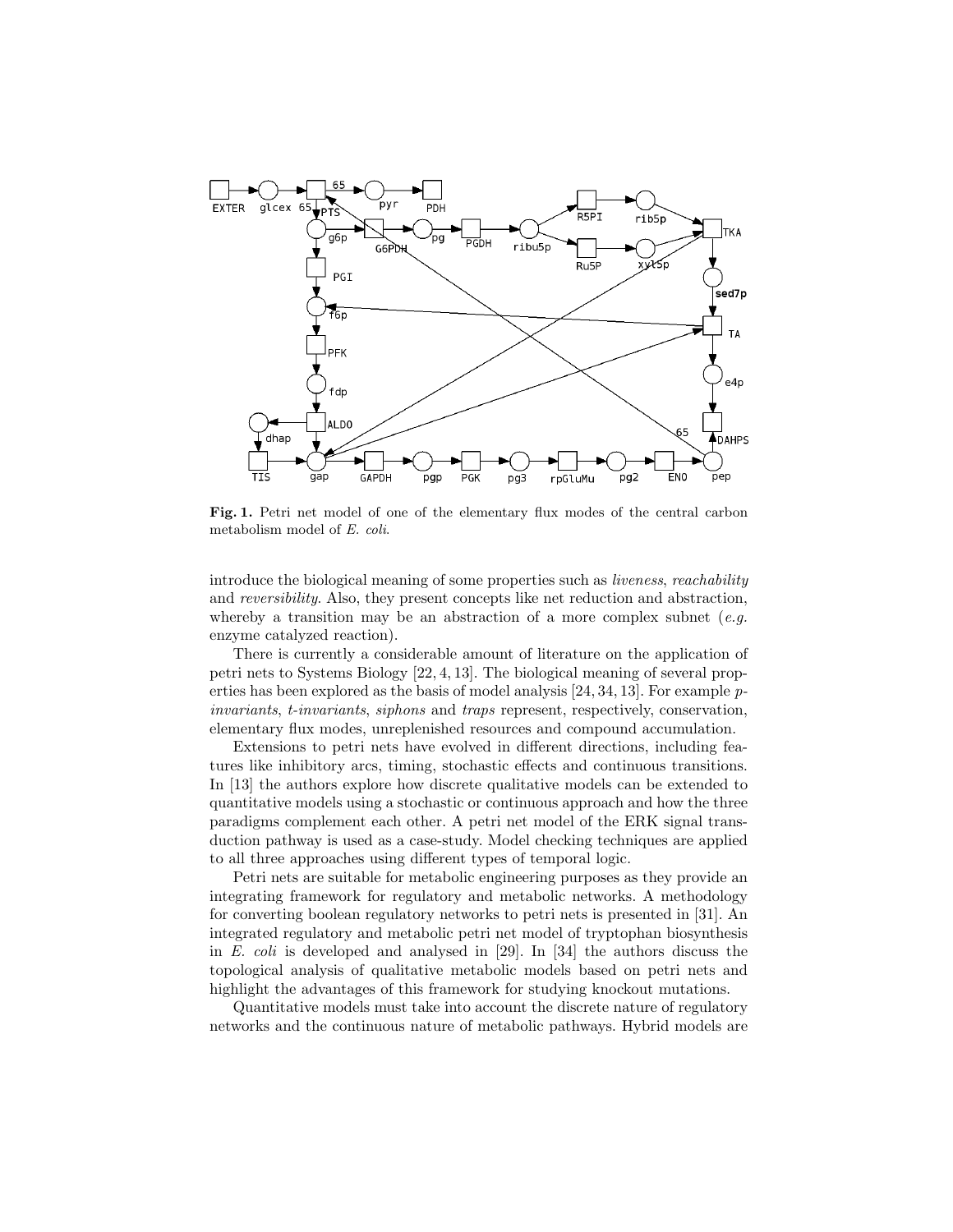therefore required for quantitative simulation of regulated metabolic networks. In [6] hybrid petri nets are used to model the urea cycle regulated metabolic network. Hybrid Functional Petri Nets (HFPNs) are introduced in [19] and used to model and simulate the E. coli glycolytic pathway with lac operon regulation.

Interchange between petri net models and the SBML standard is essencial for support of available models and tools. This has been addressed in [28] where the authors developed a prototype tool that translates SBML to the Petri Net Markup Language (PNML).

Thus far, no single tool supports all petri net extensions. The CPN Tools software supports coloured petri nets and has industrial use in many control applications [23]. Genomic Object Net was developed to support the HFPN specification [20], this tool is now known as Cell Illustrator and requires a commercial license. Snoopy [13] is a general purpose tool for design and simulation of graph-based formalisms and is free for non-commercial use. It supports different petri net extensions (extended, timed, stochastic, continuous), and features an SBML import wizard.

We tested Snoopy by importing an SBML model of the dynamic central carbon metabolism of E. coli described in [5]. When importing into a discrete petri net only stoichiometric information is considered and reversible reactions must be separated into two transitions. This model can be exported for analysis by other tools. Exporting to the INA tool [30] allowed us analyse several net properties. We then extended our model by importing it into a continuous petri net. Snoopy successfully performed dynamic simulations of the metabolism by numerical integration of the continuous model. Finally, we compared the semipositive t-invariants (elementary flux modes) computed by INA with the flux distribution of the dynamic model at steady-state and realized that this model operates closely to the elementary mode shown in Fig. 1. This is a simple testcase, yet it illustrates the interplay between modelling, analysis and simulation.

# 5 Conclusions and Future Work

The diversity of problems to be solved in Systems Biology gave rise to approaches using many different paradigms. We briefly reviewed modelling formalisms that have been used to model biological processes and classified the fundamental features required by a formalism suitable to integrate all major kinds of biological networks. Petri nets are an intuitive graphical formalism with a sound mathematical foundation. Extensions such as stochastic, continuous and hybrid nets provide a great flexibility for modelling metabolic, regulatory and signalling networks. Making use of hierarchical features for zooming between different levels of abstraction may become specially useful for handling and comprehending large scale models. Tool support for design and analysis of petri net models, particularly for biological context is still rather disperse. This is an area where standardization and an open source collaboration initiative could have great added value. Our future developments will use petri nets as the basis of a framework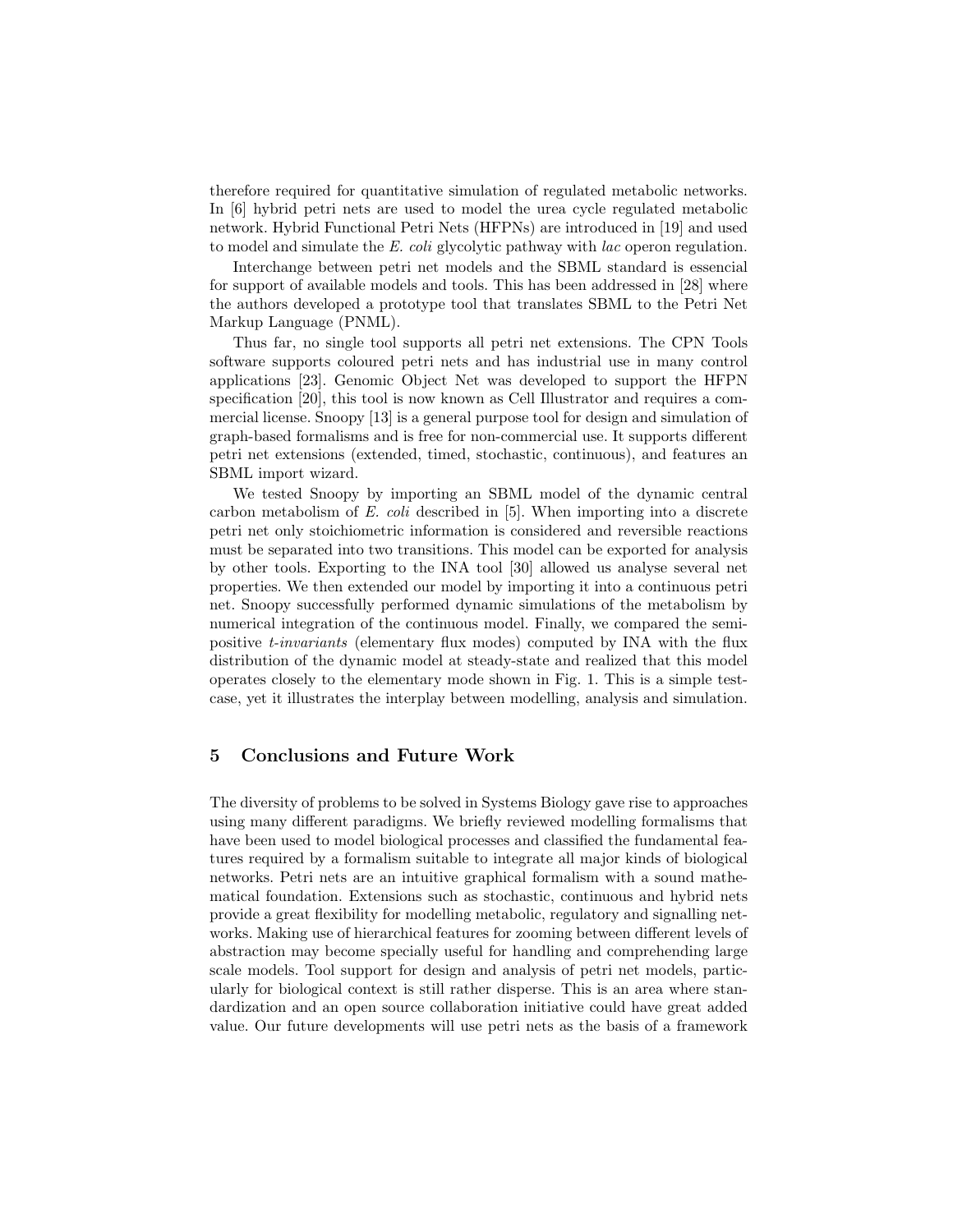for modelling and analysis of integrated regulatory and metabolic networks. This framework will improve the study of E. coli for industrial applications.

Acknowledgments. Research supported by Phd grant SFRH/BD/35215/2007 from the Fundação para a Ciência e a Tecnologia (FCT) and the MIT-Portugal program.

#### References

- 1. M.L. Blinov, J.R. Faeder, B. Goldstein, and W.S. Hlavacek. BioNetGen: software for rule-based modeling of signal transduction based on the interactions of molecular domains. Bioinformatics, 20(17):3289–3291, 2004.
- 2. M. Calder, S. Gilmore, and J. Hillston. Automatically deriving ODEs from process algebra models of signalling pathways. Computational Methods in Systems Biology 2005, pages 204–215, 2005.
- 3. L. Calzone, F. Fages, and S. Soliman. BIOCHAM: an environment for modeling biological systems and formalizing experimental knowledge. Bioinformatics, 22(14):1805–1807, 2006.
- 4. C. Chaouiya. Petri net modelling of biological networks. Briefings in Bioinformatics,  $8(4):210$ ,  $2007$ .
- 5. C. Chassagnole, N. Noisommit-Rizzi, J.W. Schmid, K. Mauch, and M. Reuss. Dynamic modeling of the central carbon metabolism of Escherichia coli. Biotechnology and Bioengineering, 79(1):53–73, 2002.
- 6. M. Chen. Quantitative Petri Net Model of Gene Regulated Metabolic Networks in the Cell. In Silico Biology, 3(3):347–365, 2003.
- 7. I.R. Cohen and D. Harel. Explaining a complex living system: dynamics, multiscaling and emergence. Journal of The Royal Society Interface, 4(13):175–182, 2007.
- 8. M.W. Covert, N. Xiao, T.J. Chen, and J.R. Karr. Integrating Metabolic, Transcriptional Regulatory and Signal Transduction Models in Escherichia coli. Bioinformatics, 2008.
- 9. V. Danos and C. Laneve. Formal molecular biology. Theoretical Computer Science, 325(1):69–110, 2004.
- 10. A. Finney and M. Hucka. Systems biology markup language: Level 2 and beyond. Biochem. Soc. Trans, 31(Pt 6):1472–3, 2003.
- 11. J. Fisher and T.A. Henzinger. Executable cell biology. Nature Biotechnology, 25(11):1239, 2007.
- 12. R. Ghosh and C. Tomlin. Symbolic reachable set computation of piecewise affine hybrid automata and its application to biological modelling: Delta-notch protein signalling. Systems Biology, IEE, 1(1):170–183, 2004.
- 13. M. Heiner, D. Gilbert, and R. Donaldson. Petri Nets for Systems and Synthetic Biology. Formal Methods for Computational Systems Biology: 8th International School on Formal Methods for the Design of Computer, Communication, and Software Systems, Sfm 2008 Bertinoro, Italy, June 2-7, 2008, 2008.
- 14. T. Ideker and D. Lauffenburger. Building with a scaffold: emerging strategies for high-to low-level cellular modeling. Trends in Biotechnology,  $21(6):255-262$ , 2003.
- 15. M. John, R. Ewald, and A.M. Uhrmacher. A Spatial Extension to the  $\pi$  Calculus. Electronic Notes in Theoretical Computer Science, 194(3):133–148, 2008.